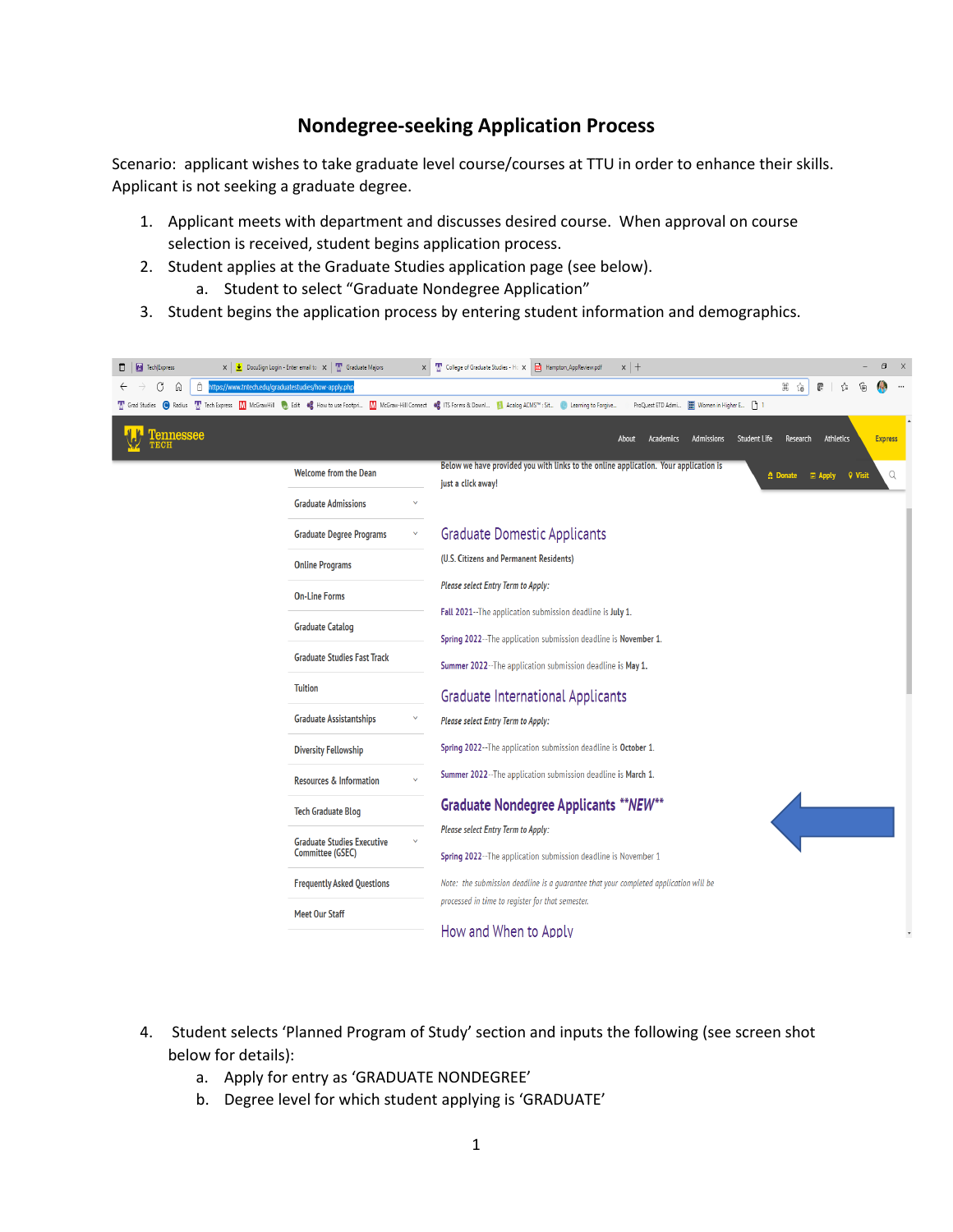- c. Select intended program: 'NONDEGREE + COLLEGE' (the college should match the type of course you are taking, for instance an applicant wanting to take an MBA course would select 'NONDEGREE-BUSINESS'). (See Arrow below.)
- d. Select how you heard about the program.
- e. Enter the course or courses that you wish to take (THIS MUST BE COMPLETE) (See Arrow below.)

| <b>Tech Express</b>       | $\mathbf{x}$   $\underline{\mathbf{v}}$ DocuSign Login - Enter email to $\ \mathbf{x}\ $ Graduate Majors                                                                       |                                                                                                                                                                                                                                                                                                                                                                                                                                       | X <b>O</b> Tennessee Tech University   |                                                                               | X Hampton AppReview.pdf         | $x$ +              |                                           |  |              | O<br>X        |
|---------------------------|--------------------------------------------------------------------------------------------------------------------------------------------------------------------------------|---------------------------------------------------------------------------------------------------------------------------------------------------------------------------------------------------------------------------------------------------------------------------------------------------------------------------------------------------------------------------------------------------------------------------------------|----------------------------------------|-------------------------------------------------------------------------------|---------------------------------|--------------------|-------------------------------------------|--|--------------|---------------|
| C<br>- 60<br>$\leftarrow$ | https://tntech.radiusbycampusmgmt.com/ssc/aform/I7IB8II70x6R0x670cd73F.ssc                                                                                                     |                                                                                                                                                                                                                                                                                                                                                                                                                                       |                                        |                                                                               |                                 |                    |                                           |  | $\mathbb{G}$ | 准<br>$\cdots$ |
|                           | T Grad Studies (C) Radius TV Tech Express M McGrawHill (C) Edit (C) How to use Footpri M McGraw-Hill Connect (C) ITS Forms & Down  M Acalog ACMS™: Sit (M) Learning to Forgive |                                                                                                                                                                                                                                                                                                                                                                                                                                       |                                        |                                                                               |                                 |                    | ProQuest ETD Admi   Women in Higher E   1 |  |              |               |
|                           |                                                                                                                                                                                | Previous                                                                                                                                                                                                                                                                                                                                                                                                                              | Save Finish Later                      | <b>Tennessee</b><br><b>TECH</b><br>Spring 2022 Graduate Nondegree Application | Cancel - WILL NOT save          | Next               |                                           |  |              |               |
|                           |                                                                                                                                                                                | Welcome!<br>Student Information                                                                                                                                                                                                                                                                                                                                                                                                       | Demographic Information                | <b>Emergency Contact Information</b>                                          | <b>Planned Program of Study</b> |                    |                                           |  |              |               |
|                           |                                                                                                                                                                                | Previous College Information                                                                                                                                                                                                                                                                                                                                                                                                          | Military Services Electronic Signature | Requirements                                                                  |                                 |                    |                                           |  |              |               |
|                           |                                                                                                                                                                                |                                                                                                                                                                                                                                                                                                                                                                                                                                       |                                        |                                                                               |                                 | * = Required Field |                                           |  |              |               |
|                           |                                                                                                                                                                                | <b>Student Plans</b>                                                                                                                                                                                                                                                                                                                                                                                                                  |                                        |                                                                               |                                 |                    |                                           |  |              |               |
|                           |                                                                                                                                                                                | * I am applying for entry as a:<br>Graduate Nondegree v<br>* Degree Level for which you are applying:<br>Graduate<br>$\check{~}$<br>* Please select your intended program/major.<br>Nondegree (Engineering v<br>How did you hear about our program?<br>US News and World Rep &<br>Undergraduate Inquiry<br>University Administrator<br><b>University Website</b><br><b>Yield Event</b><br>$\mathbf{v}$<br><b>Nondegree Applicants</b> |                                        |                                                                               |                                 |                    |                                           |  |              |               |
|                           |                                                                                                                                                                                | * Please indicate the course(s) you wish to take:                                                                                                                                                                                                                                                                                                                                                                                     |                                        |                                                                               |                                 |                    |                                           |  |              |               |
|                           |                                                                                                                                                                                | MBA 6990                                                                                                                                                                                                                                                                                                                                                                                                                              |                                        |                                                                               |                                 |                    |                                           |  |              |               |
|                           |                                                                                                                                                                                | Previous                                                                                                                                                                                                                                                                                                                                                                                                                              | Save Finish Later                      |                                                                               | Cancel - WILL NOT save          | Next               |                                           |  |              |               |
|                           |                                                                                                                                                                                | If you cannot complete any section of this application, please click the Finish Later option, gather your necessary materials needed to complete the<br>application, then log back in using your self-service portal credentials to finish this application! Once submitted, you will not be able to edit this                                                                                                                        |                                        | application.                                                                  |                                 |                    |                                           |  |              |               |

Student will complete the application and when all sections are completed, the student will SUBMIT the application.

After submission, student will return to the application portal to submit via UPLOAD:

- 1. Required bachelor's degree TRANSCRIPTS.
- 2. Proof of citizenship/state residency. A copy of the Tennessee driver's license is suitable.

## **What happens next?**